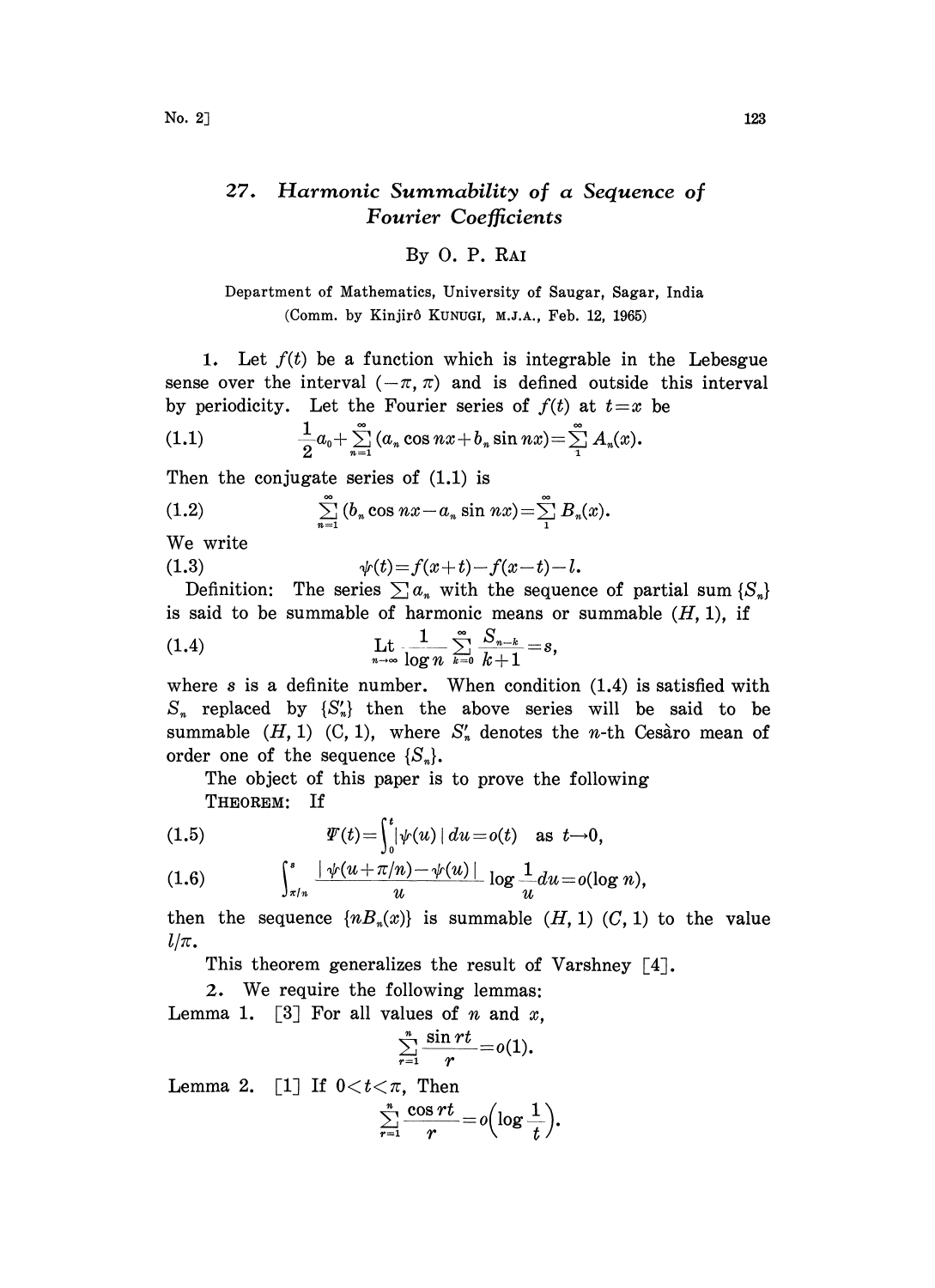Lemma 3. [4] For  $0 \le t \le \pi/n$ , we have

$$
(\log n)^{-1} \sum_{r=1}^n \left( \frac{\sin rt}{r(n+1-r)t^2} - \frac{\cos rt}{(n+1-r)t} \right) = o(n).
$$

3. Proof of the theorem: If we denote the  $(C, 1)$  transform of the sequence  $\{nB_n(x)\}$  by  $\sigma_n$ , we know after Mohanty and Nanda [2]

$$
\sigma_n - l/\pi = \frac{1}{n} \sum_{r=1}^n rBr(x) - \frac{l}{\pi}
$$

$$
= \frac{1}{n} \int_0^s \psi(t) \left( \frac{\sin nt}{nt^2} - \frac{\cos nt}{t} \right) dt + o(1)
$$

by the Riemann-Lebesgue theorem, where  $\delta$  is a fixed number.

On account of the regularity of harmonic summation, we need only prove that,

(3.1) 
$$
\frac{1}{\log n} \sum_{r=1}^{n} \frac{1}{\pi} \int_{0}^{s} \psi(t) \left( \frac{\sin rt}{r(n+1-r)t^2} - \frac{\cos rt}{(n+1-r)t} \right) dt = o(1).
$$

We get

$$
\int_0^s \psi(t) \frac{1}{\pi \log n} \sum_{r=1}^n \left( \frac{\sin rt}{r(n+1-r)t^2} - \frac{\cos rt}{(n+1-r)t} \right) dt
$$

$$
= \left( \int_0^{\pi/n} + \int_{\pi/n}^s \right) \psi(t) H_n(t) dt
$$

(3.2)  $=L_1+L_2$ , say.

Using (1.4) and Lemma 3, we have,

$$
\begin{aligned}\n| \ L_1 | &= \int_0^{\pi/n} |\ \psi(t) \ | \ | \ H_n(t) \ | \ dt \\
&= O\Bigl( \int_0^{\pi/n} |\ \psi(t) \ | \ ndt \Bigr) \\
&= o(1).\n\end{aligned}
$$

We set

 $(3.3)$ 

$$
L_{2} = \frac{1}{\pi \log n} \int_{\pi/n}^{s} \frac{\psi(t)}{t} \sum_{r=1}^{n} \left( \frac{\sin rt}{r(n+1-r)t} - \frac{\cos rt}{(n+1-r)} \right) dt
$$
  
\n
$$
= \frac{1}{\pi \log n} \int_{\pi/n}^{s} \frac{\psi(t)}{t} \sum_{r=1}^{n} \left( \frac{\sin rt}{(n+1)rt} + \frac{\sin rt}{(n+1)(n+1-r)t} - \frac{\cos rt}{(n+1-r)} \right) dt
$$
  
\n
$$
= \frac{1}{\pi \log n} \int_{\pi/n}^{s} \frac{\psi(t)}{t} \left\{ \sum_{r=1}^{n} \frac{\sin rt}{(n+1)rt} + \frac{1}{(n+1)rt} \sum_{r=1}^{n} \left( \frac{\sin (n+1)t \cos rt}{rt} - \frac{\cos (n+1)t \sin rt}{rt} \right) - \frac{\sin (n+1)t \cos rt}{rt} + \frac{\sin (n+1)t \sin rt}{r} \right) \right\} dt
$$
  
\n
$$
= L_{2,1} + L_{2,2} - L_{2,3} - L_{2,4} - L_{2,5}, \text{ say.}
$$

With the help of Lemma <sup>1</sup> and the condition (1.4), we write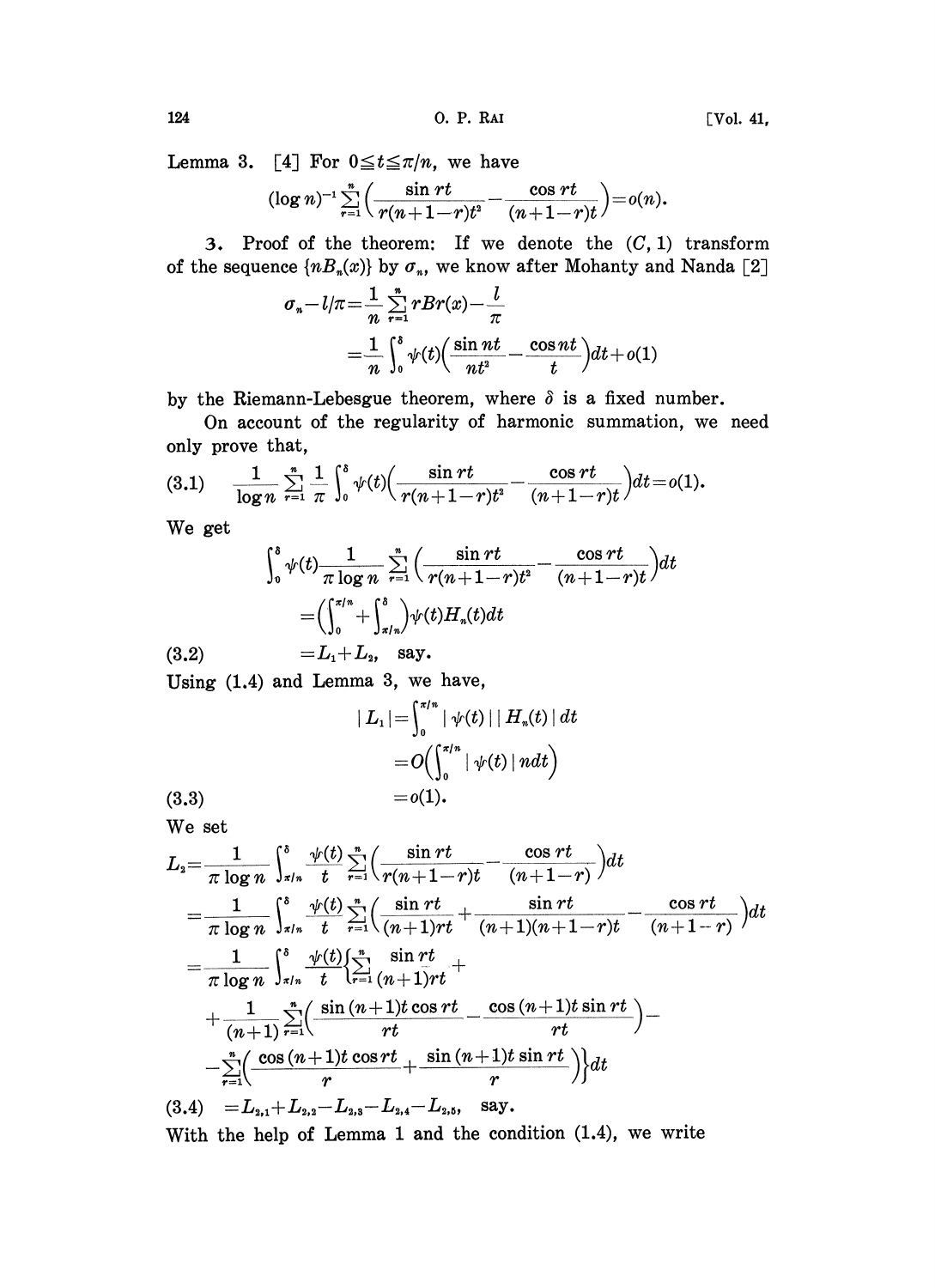$$
|L_{2,1}| = \frac{1}{(n+1)\pi \log n} \int_{x/n}^{s} \frac{|\psi(t)|}{t^2} \left| \sum_{r=1}^{n} \frac{\sin rt}{r} \right| dt
$$
  
=  $O\left(\frac{1}{(n+1)\log n} \int_{x/n}^{s} \frac{|\psi(t)|}{t^2} dt\right)$   
=  $O\left(\frac{1}{(n+1)\log n} \left[ \frac{\Psi(t)}{t^2} \right]_{x/n}^{s} + \frac{2}{(n+1)\log n} \int_{x/n}^{s} \frac{\Psi(t)}{t^3} dt\right)$   
=  $o(1) + o\left(\frac{1}{(n+1)\log n} \left[ \frac{1}{t} \right]_{x/n}^{s}\right)$ 

 $(3.5)$   $= o(1)$  as  $n \rightarrow \infty$ .

Similarly,

(3.6) 
$$
|L_{2,3}|=o(1), \text{ as } n \to \infty.
$$
Now we shall evaluate  $L_{2,2}$ . Using Lemma 2, we have,  

$$
L_{2,2} = \frac{1}{(n+1)\pi \log n} \int_{\pi/n}^{s} \frac{\psi(t)}{t^2} \sin(n+1)t \sum_{r=1}^{n} \frac{\cos rt}{r} dt
$$

$$
= O\Big(\frac{1}{(n+1)\log n} \int_{\pi/n}^{s} \frac{\psi(t)}{t^2} \sin nt \log \frac{1}{t} dt\Big) + o(1)
$$

$$
= O\Big(\frac{1}{\log n} \int_{\pi/n}^{s} \frac{\psi(t)}{t} \sin nt \log \frac{1}{t} dt\Big) + o(1),
$$

by the regularity of the method of summation,

$$
=O\left(-\frac{1}{\log n}\int_{0}^{s-\pi/n} \frac{\psi(t+\pi/n)}{t+\pi/n} \sin nt \log \frac{1}{t+\pi/n} dt\right) + o(1)
$$
  
\n
$$
=O\left\{\frac{1}{2\log n}\int_{s/n}^{s} \frac{\psi(t)}{t} \sin nt \log \frac{1}{t} dt - \frac{1}{2\log n}\int_{0}^{s-\pi/n} \frac{\psi(t+\pi/n)}{t+\pi/n} \sin nt \log \frac{1}{t+\pi/n} dt\right\} + o(1)
$$
  
\n
$$
=O\left\{\frac{1}{\log n}\left(\int_{s/n}^{s-\pi/n} + \int_{s-\pi/n}^{s}\frac{\psi(t)}{t} \sin nt \log \frac{1}{t} dt - \frac{1}{\log n}\left(\int_{0}^{s/n} + \int_{s/n}^{s-\pi/n}\frac{\psi(t+\pi/n)}{t+\pi/n} \sin nt \log \frac{1}{t+\pi/n} dt\right\} + o(1)\right\}
$$
  
\n
$$
=O\left\{\frac{1}{\log n}\int_{s/n}^{s-\pi/n} \left[\frac{\psi(t)}{t} \log \frac{1}{t} - \frac{\psi(t+\pi/n)}{t+\pi/n} \log \frac{1}{t+\pi/n}\right] \sin nt dt\right\} - O\left(\frac{1}{\log n}\int_{s-\pi/n}^{s/n} \frac{\psi(t+\pi/n)}{t+\pi/n} \sin nt \log \frac{1}{t+\pi/n} dt\right) + O\left(\frac{1}{\log n}\int_{s-\pi/n}^{s}\frac{\psi(t)}{t} \sin nt \log \frac{1}{t} dt\right) + o(1)
$$
  
\n
$$
=O\left[\frac{1}{\log n}\int_{s-\pi/n}^{s-\pi/n} \left\{\left(\frac{\psi(t)}{t} \log \frac{1}{t} - \frac{\psi(t+\pi/n)}{t} \log \frac{1}{t}\right) + \left(\frac{\psi(t+\pi/n)}{t} \log \frac{1}{t+\pi/n}\right) + \left(\frac{\psi(t+\pi/n)}{t} \log \frac{1}{t+\pi/n}\right) + \left(\frac{\psi(t+\pi/n)}{t} \log \frac{1}{t+\pi/n}\right) + o(1)
$$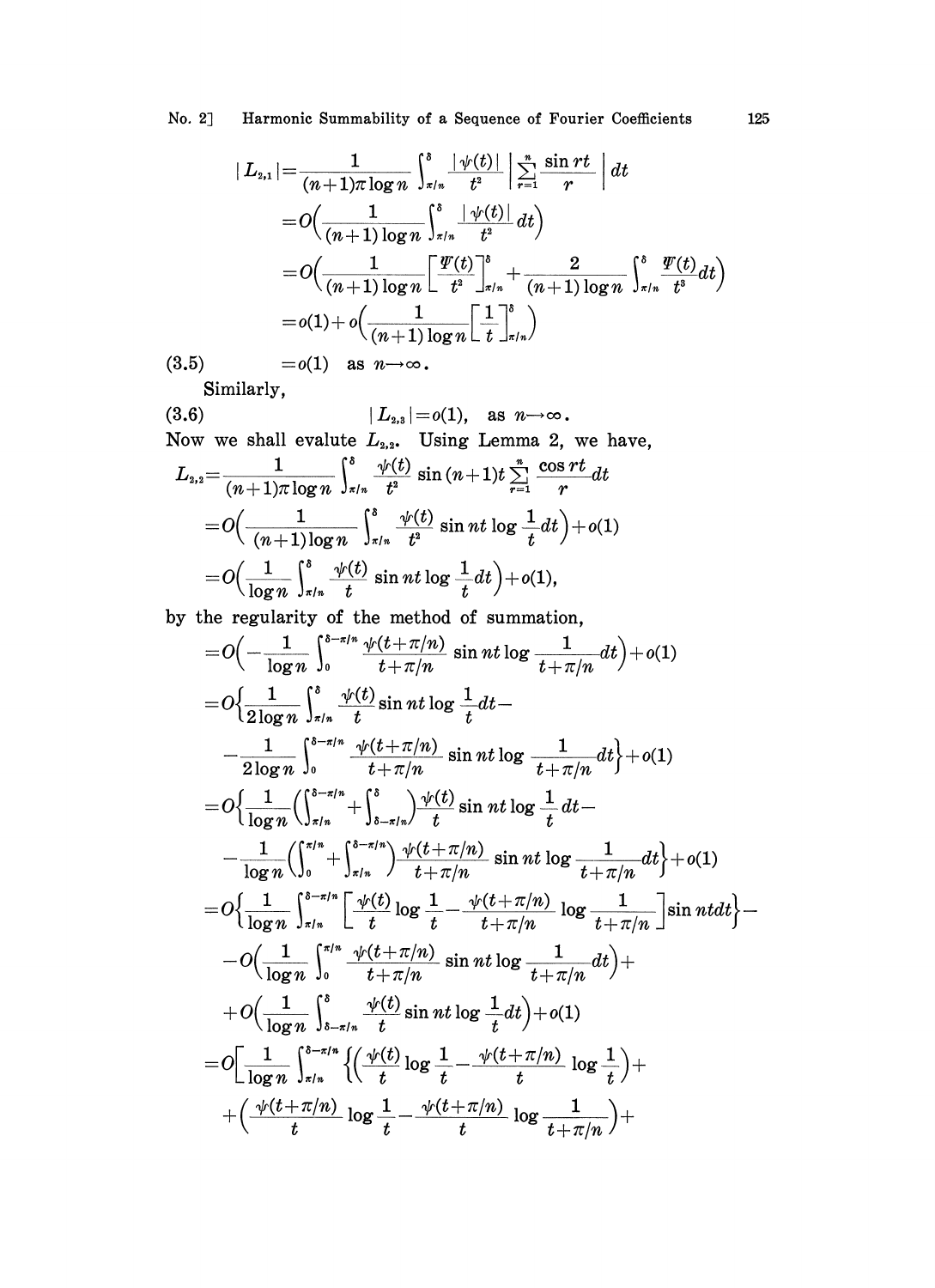126 0. P. RAI [Vol. 41,

$$
+\left(\frac{\sqrt{t}+\pi/n}{t}\log\frac{1}{t+\pi/n}-\frac{\sqrt{t}+\pi/n}{t+\pi/n}\log\frac{1}{t+\pi/n}\right)\sin nt dt\right]-\\-O\left(\frac{1}{\log n}\int_0^{\pi/n}\frac{\sqrt{t}+\pi/n}{t+\pi/n}\sin nt \log\frac{1}{t+\pi/n}dt\right)+\\\left(\frac{1}{\log n}\int_{\delta-\pi/n}^{\delta}\frac{\sqrt{t}t}{t}\sin nt \log\frac{1}{t}dt\right)+o(1).
$$

 $(3.7) = (P_1 + P_2 + P_3) - P_4 + P_5$ , say. With the hypothesis (1.6), we get  $(3.8)$  $|P_{1}|=o(1).$ Further,

$$
\begin{aligned} &|P_2| {=} O\Big(\frac{1}{\log n}\int_{\pi/n}^{\delta} \frac{|\psi(t+\pi/n)|}{t} \Big\{\!\log\frac{1}{t} {-} \log\frac{1}{t+\pi/n}\Big\}\!dt\Big) \\ &={} O\Big(\frac{1}{\log n}\int_{\pi/n}^{\delta} \frac{|\psi(t+\pi/n)|}{t} o\Big(\frac{1}{nt}\Big) \!dt\Big) \\ &={} O\Big(\frac{1}{n\log n}\int_{\pi/n}^{\delta} \frac{|\psi(t+\pi/n)|}{t^2} \!dt\Big) \\ &={} o(1)\ \ \, \text{by}\,\,\, (3.5). \end{aligned}
$$

 $(3.9)$ Now,

$$
|P_s| = O\left(\frac{1}{n \log n} \int_{\pi/n}^{\delta} \frac{|\psi(t+\pi/n)|}{t(t+\pi/n)} \log \frac{1}{t+\pi/n} |\sin nt| dt\right)
$$
  
=  $O\left(\frac{1}{n} \int_{\pi/n}^{\delta} \frac{|\psi(t+\pi/n)|}{t^2} dt\right)$   
=  $o(1)$  by (3.5).

(3.10) Again,

$$
P_4 = O\Big(\frac{1}{\log n}\int_0^{\pi/n} \frac{\psi(t+\pi/n)}{t+\pi/n} \sin nt \log \frac{1}{t+\pi/n} dt\Big) = O\Big(\frac{1}{\log n}\int_{\pi/n}^{2\pi/n} \frac{\psi(t)}{t} \sin nt \log \frac{1}{t} dt\Big) = O\Big(\frac{1}{\log n}\int_{\pi/n}^{2\pi/n} \frac{\psi(t)}{t} o(nt) \log \frac{1}{t} dt\Big).
$$

Thus,

$$
| P_4 | = O\left(n \int_{\pi/n}^{2\pi/n} |\psi(t)| dt\right) = O(n) o\left(\frac{1}{n}\right) \text{ by } (1.5),
$$

$$
(3.11) \qquad \qquad =o(1).
$$

Also,

$$
|P_{\mathfrak{s}}| = O\Big(\frac{1}{\log n}\int_{s-\pi/n}^{s} \frac{|\psi(t)|}{t} |\sin nt| \log \frac{1}{t} dt\Big)
$$

 $=o(1),$ (8.12)

by the regularity of the method of summation, since the interval